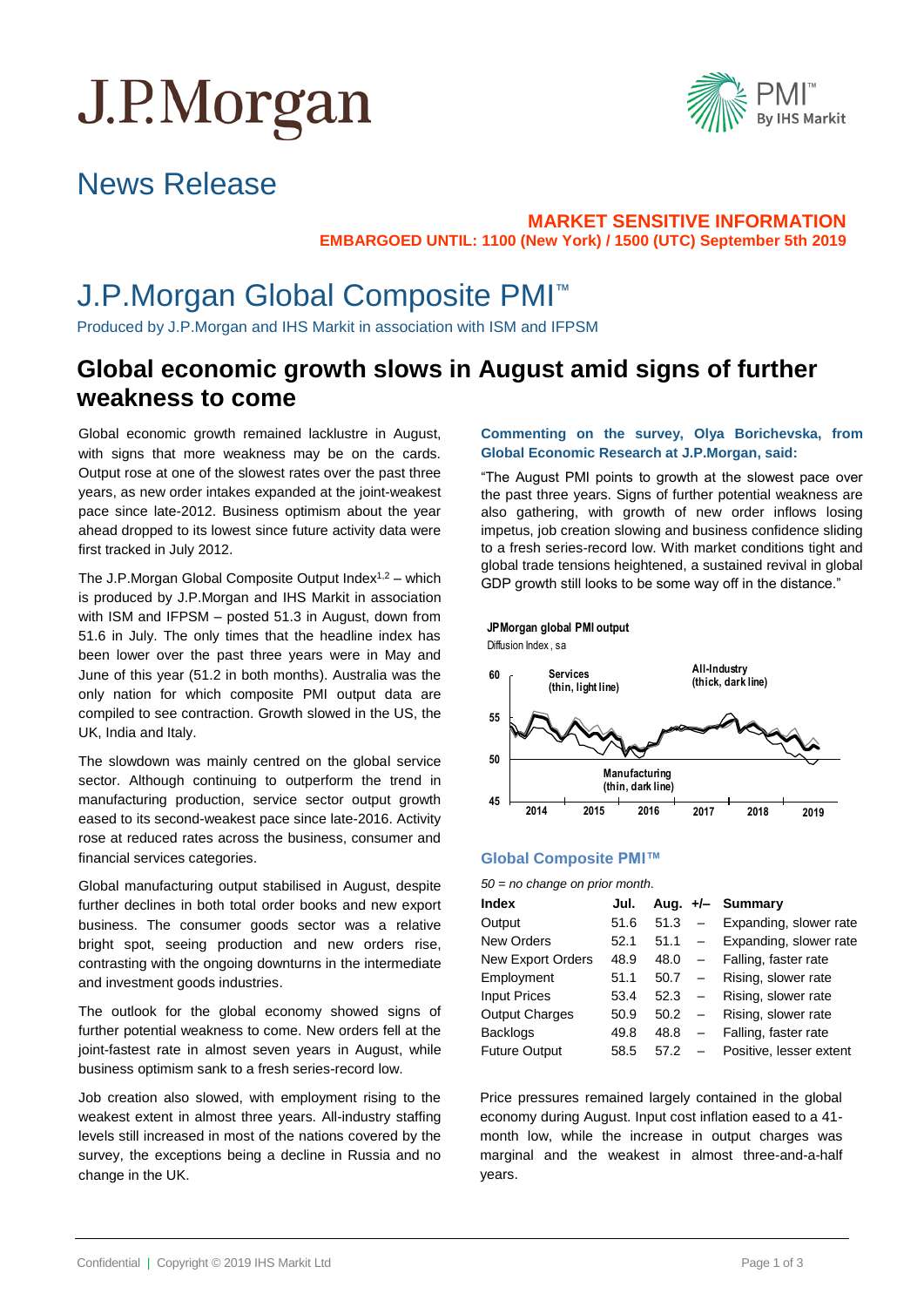# J.P.Morgan

#### **Contact Information:**

#### **For economics comments, data and technical queries, please call:**

#### **IHS Markit**

Rob Dobson Director Telephone: +44-1491-461-095 Email: [rob.dobson@ihsmarkit.com](mailto:rob.dobson@ihsmarkit.com)

#### **IHS Markit Press Office**

Joanna Vickers Corporate Communications Telephone: +44-207-260-2234 Email[: joanna.vickers@ihsmarkit.com](mailto:joanna.vickers@ihsmarkit.com) **J.P.Morgan Chase Bank** Olya Borichevska Global Economic Research

Emai[l:olya.e.borichevska@jpmorgan.com](mailto:olya.e.borichevska@jpmorgan.com)

#### **Notes to Editors:**

The Global Composite PMI Report is compiled by IHS Markit based on the results of manufacturing and service sector surveys covering over 20,000 purchasing executives in over 40 countries. Together these countries account for an estimated 89% of global gross domestic product (GDP)<sup>4</sup>. Questions are asked about real events and are not opinion based. Data are presented in the form of diffusion indices, where an index reading above 50.0 indicates an increase in the variable since the previous month and below 50.0 a decrease.

#### **Data Sources:**

| United States <sup>1,2</sup> :<br>21.6%<br>IHS Markit<br><b>IHS Markit</b><br>www.ihsmarkit.com/products/pmi.html<br>$\qquad \qquad -$<br><b>ISM</b><br>ISM<br>www.ism.ws<br>$\qquad \qquad -$<br>China<br>12.7%<br><b>IHS Markit</b><br>Caixin<br>www.caixin.com<br>7.7%<br><b>IHS Markit</b><br>Jibun Bank<br>Japan<br>www.jibunbank.co.jp<br>4.8%<br><b>BME</b><br>Germany<br><b>IHS Markit</b><br>www.bme.de<br>3.6%<br><b>IHS Markit</b><br>www.ihsmarkit.com/products/pmi.html<br>France<br>$\overline{\phantom{0}}$<br><b>CIPS</b><br>United Kingdom<br>3.5%<br><b>IHS Markit</b><br>www.cips.org<br>3.3%<br><b>IHS Markit</b><br>India<br>$\qquad \qquad -$<br>2.8%<br>www.ihsmarkit.com/products/pmi.html<br>Brazil<br><b>IHS Markit</b><br>$\qquad \qquad -$<br>2.6%<br>www.ihsmarkit.com/products/pmi.html<br><b>IHS Markit</b><br>Italy<br>2.4%<br><b>IHS Markit</b><br>Canada<br>2.1%<br><b>IHS Markit</b><br>www.ihsmarkit.com/products/pmi.html<br>Russia<br>$\qquad \qquad -$<br>1.9%<br><b>AERCE</b><br><b>IHS Markit</b><br>Spain<br>www.aerce.org<br>1.7%<br>www.commbank.com.au<br><b>IHS Markit</b><br>Commonwealth Bank<br>Australia<br>1.7%<br>South Korea<br><b>IHS Markit</b><br>$\overline{\phantom{0}}$<br>1.6%<br>Mexico<br><b>IHS Markit</b><br>www.ihsmarkit.com/products/pmi.html<br>1.5%<br>Istanbul Chamber of Industry<br>www.ihsmarkit.com/products/pmi.html<br>Turkey<br><b>IHS Markit</b><br>1.4%<br><b>IHS Markit</b><br>Indonesia<br>$\overline{\phantom{0}}$<br><b>NEVI</b><br>1.1%<br><b>IHS Markit</b><br>Netherlands (The)<br>www.nevi.nl<br>Saudi Arabia <sup>3</sup><br>0.9%<br><b>IHS Markit</b><br>0.8%<br><b>Credit Suisse</b><br>Switzerland<br>www.procure.ch, www.credit-suisse.ch<br>procure.ch<br>0.7%<br>www.ihsmarkit.com/products/pmi.html<br>Poland<br><b>IHS Markit</b><br>0.6%<br><b>IHS Markit</b><br>Taiwan<br>Nigeria <sup>3</sup><br>0.6%<br>Stanbic IBTC Bank<br>www.stanbicibtcbank.com/<br><b>IHS Markit</b><br>Unicredit Bank Austria/OPWZ<br>0.5%<br><b>IHS Markit</b><br>www.bankaustria.at, www.opwz.com<br>Austria<br>South Africa <sup>3</sup><br>0.5%<br><b>IHS Markit</b><br>www.ihsmarkit.com/products/pmi.html<br>Thailand<br>0.5%<br><b>IHS Markit</b><br>$\overline{\phantom{0}}$<br>UAE <sup>3</sup><br>0.5%<br><b>IHS Markit</b><br>0.5%<br><b>IHS Markit</b><br>Davivienda<br>www.davivienda.com<br>Colombia<br>0.5%<br><b>IHS Markit</b><br>Malaysia<br>$\qquad \qquad -$<br>0.4%<br><b>IHS Markit</b><br>AIB<br>www.aibeconomics.com<br>Ireland<br><b>DILF</b><br>Kairoscommodities<br>0.4%<br>www.dilf.dk, www.kairoscommodities.com<br>Denmark<br>0.4%<br>Singapore <sup>3</sup><br><b>IHS Markit</b><br>$\overline{\phantom{0}}$<br>0.4%<br>Philippines (The)<br><b>IHS Markit</b><br>$\qquad \qquad -$<br>0.4%<br>Bank Hapoalim Ltd<br>www.iplma.org.il, www.bankhapoalim.co.il<br>IPLMA<br>Israel<br>Hong Kong <sup>3</sup><br>0.4%<br><b>IHS Markit</b><br>$\qquad \qquad -$<br>$E$ gypt <sup>3</sup><br>0.3%<br><b>IHS Markit</b><br>HPI<br>0.3%<br>www.hellenicsupply.org<br>Greece<br><b>IHS Markit</b><br>www.ihsmarkit.com/products/pmi.html<br><b>Czech Republic</b><br>0.3%<br><b>IHS Markit</b><br>$\overline{\phantom{0}}$<br>New Zealand<br>0.2%<br>Bank of New Zealand<br><b>Business NZ</b><br>www.businessnz.org.nz, www.bnz.co.nz<br>0.2%<br>Vietnam<br><b>IHS Markit</b><br>0.2%<br><b>HALPIM</b><br>Hungary<br>www.logisztika.hu<br>Myanmar<br>0.1%<br><b>IHS Markit</b><br>$\overline{\phantom{0}}$<br>Kenya <sup>3</sup><br>0.1%<br><b>IHS Markit</b><br><b>Stanbic Bank</b><br>www.stanbicbank.co.ke | Country     | % Share of<br>global GDP <sup>4</sup> | Producer          | In association with    | Website                |
|------------------------------------------------------------------------------------------------------------------------------------------------------------------------------------------------------------------------------------------------------------------------------------------------------------------------------------------------------------------------------------------------------------------------------------------------------------------------------------------------------------------------------------------------------------------------------------------------------------------------------------------------------------------------------------------------------------------------------------------------------------------------------------------------------------------------------------------------------------------------------------------------------------------------------------------------------------------------------------------------------------------------------------------------------------------------------------------------------------------------------------------------------------------------------------------------------------------------------------------------------------------------------------------------------------------------------------------------------------------------------------------------------------------------------------------------------------------------------------------------------------------------------------------------------------------------------------------------------------------------------------------------------------------------------------------------------------------------------------------------------------------------------------------------------------------------------------------------------------------------------------------------------------------------------------------------------------------------------------------------------------------------------------------------------------------------------------------------------------------------------------------------------------------------------------------------------------------------------------------------------------------------------------------------------------------------------------------------------------------------------------------------------------------------------------------------------------------------------------------------------------------------------------------------------------------------------------------------------------------------------------------------------------------------------------------------------------------------------------------------------------------------------------------------------------------------------------------------------------------------------------------------------------------------------------------------------------------------------------------------------------------------------------------------------------------------------------------------------------------------------------------------------------------------------------------------------------------------------------------------------------------------------------------------------------------------------------------------------------------------------------------------------------------------------------------------------------------------------------------------------------------------------------------------------------------------------------------------------------------|-------------|---------------------------------------|-------------------|------------------------|------------------------|
|                                                                                                                                                                                                                                                                                                                                                                                                                                                                                                                                                                                                                                                                                                                                                                                                                                                                                                                                                                                                                                                                                                                                                                                                                                                                                                                                                                                                                                                                                                                                                                                                                                                                                                                                                                                                                                                                                                                                                                                                                                                                                                                                                                                                                                                                                                                                                                                                                                                                                                                                                                                                                                                                                                                                                                                                                                                                                                                                                                                                                                                                                                                                                                                                                                                                                                                                                                                                                                                                                                                                                                                                                  |             |                                       |                   |                        |                        |
|                                                                                                                                                                                                                                                                                                                                                                                                                                                                                                                                                                                                                                                                                                                                                                                                                                                                                                                                                                                                                                                                                                                                                                                                                                                                                                                                                                                                                                                                                                                                                                                                                                                                                                                                                                                                                                                                                                                                                                                                                                                                                                                                                                                                                                                                                                                                                                                                                                                                                                                                                                                                                                                                                                                                                                                                                                                                                                                                                                                                                                                                                                                                                                                                                                                                                                                                                                                                                                                                                                                                                                                                                  |             |                                       |                   |                        |                        |
|                                                                                                                                                                                                                                                                                                                                                                                                                                                                                                                                                                                                                                                                                                                                                                                                                                                                                                                                                                                                                                                                                                                                                                                                                                                                                                                                                                                                                                                                                                                                                                                                                                                                                                                                                                                                                                                                                                                                                                                                                                                                                                                                                                                                                                                                                                                                                                                                                                                                                                                                                                                                                                                                                                                                                                                                                                                                                                                                                                                                                                                                                                                                                                                                                                                                                                                                                                                                                                                                                                                                                                                                                  |             |                                       |                   |                        |                        |
|                                                                                                                                                                                                                                                                                                                                                                                                                                                                                                                                                                                                                                                                                                                                                                                                                                                                                                                                                                                                                                                                                                                                                                                                                                                                                                                                                                                                                                                                                                                                                                                                                                                                                                                                                                                                                                                                                                                                                                                                                                                                                                                                                                                                                                                                                                                                                                                                                                                                                                                                                                                                                                                                                                                                                                                                                                                                                                                                                                                                                                                                                                                                                                                                                                                                                                                                                                                                                                                                                                                                                                                                                  |             |                                       |                   |                        |                        |
|                                                                                                                                                                                                                                                                                                                                                                                                                                                                                                                                                                                                                                                                                                                                                                                                                                                                                                                                                                                                                                                                                                                                                                                                                                                                                                                                                                                                                                                                                                                                                                                                                                                                                                                                                                                                                                                                                                                                                                                                                                                                                                                                                                                                                                                                                                                                                                                                                                                                                                                                                                                                                                                                                                                                                                                                                                                                                                                                                                                                                                                                                                                                                                                                                                                                                                                                                                                                                                                                                                                                                                                                                  |             |                                       |                   |                        |                        |
|                                                                                                                                                                                                                                                                                                                                                                                                                                                                                                                                                                                                                                                                                                                                                                                                                                                                                                                                                                                                                                                                                                                                                                                                                                                                                                                                                                                                                                                                                                                                                                                                                                                                                                                                                                                                                                                                                                                                                                                                                                                                                                                                                                                                                                                                                                                                                                                                                                                                                                                                                                                                                                                                                                                                                                                                                                                                                                                                                                                                                                                                                                                                                                                                                                                                                                                                                                                                                                                                                                                                                                                                                  |             |                                       |                   |                        |                        |
|                                                                                                                                                                                                                                                                                                                                                                                                                                                                                                                                                                                                                                                                                                                                                                                                                                                                                                                                                                                                                                                                                                                                                                                                                                                                                                                                                                                                                                                                                                                                                                                                                                                                                                                                                                                                                                                                                                                                                                                                                                                                                                                                                                                                                                                                                                                                                                                                                                                                                                                                                                                                                                                                                                                                                                                                                                                                                                                                                                                                                                                                                                                                                                                                                                                                                                                                                                                                                                                                                                                                                                                                                  |             |                                       |                   |                        |                        |
|                                                                                                                                                                                                                                                                                                                                                                                                                                                                                                                                                                                                                                                                                                                                                                                                                                                                                                                                                                                                                                                                                                                                                                                                                                                                                                                                                                                                                                                                                                                                                                                                                                                                                                                                                                                                                                                                                                                                                                                                                                                                                                                                                                                                                                                                                                                                                                                                                                                                                                                                                                                                                                                                                                                                                                                                                                                                                                                                                                                                                                                                                                                                                                                                                                                                                                                                                                                                                                                                                                                                                                                                                  |             |                                       |                   |                        |                        |
|                                                                                                                                                                                                                                                                                                                                                                                                                                                                                                                                                                                                                                                                                                                                                                                                                                                                                                                                                                                                                                                                                                                                                                                                                                                                                                                                                                                                                                                                                                                                                                                                                                                                                                                                                                                                                                                                                                                                                                                                                                                                                                                                                                                                                                                                                                                                                                                                                                                                                                                                                                                                                                                                                                                                                                                                                                                                                                                                                                                                                                                                                                                                                                                                                                                                                                                                                                                                                                                                                                                                                                                                                  |             |                                       |                   |                        |                        |
|                                                                                                                                                                                                                                                                                                                                                                                                                                                                                                                                                                                                                                                                                                                                                                                                                                                                                                                                                                                                                                                                                                                                                                                                                                                                                                                                                                                                                                                                                                                                                                                                                                                                                                                                                                                                                                                                                                                                                                                                                                                                                                                                                                                                                                                                                                                                                                                                                                                                                                                                                                                                                                                                                                                                                                                                                                                                                                                                                                                                                                                                                                                                                                                                                                                                                                                                                                                                                                                                                                                                                                                                                  |             |                                       |                   |                        |                        |
|                                                                                                                                                                                                                                                                                                                                                                                                                                                                                                                                                                                                                                                                                                                                                                                                                                                                                                                                                                                                                                                                                                                                                                                                                                                                                                                                                                                                                                                                                                                                                                                                                                                                                                                                                                                                                                                                                                                                                                                                                                                                                                                                                                                                                                                                                                                                                                                                                                                                                                                                                                                                                                                                                                                                                                                                                                                                                                                                                                                                                                                                                                                                                                                                                                                                                                                                                                                                                                                                                                                                                                                                                  |             |                                       |                   |                        |                        |
|                                                                                                                                                                                                                                                                                                                                                                                                                                                                                                                                                                                                                                                                                                                                                                                                                                                                                                                                                                                                                                                                                                                                                                                                                                                                                                                                                                                                                                                                                                                                                                                                                                                                                                                                                                                                                                                                                                                                                                                                                                                                                                                                                                                                                                                                                                                                                                                                                                                                                                                                                                                                                                                                                                                                                                                                                                                                                                                                                                                                                                                                                                                                                                                                                                                                                                                                                                                                                                                                                                                                                                                                                  |             |                                       |                   |                        |                        |
|                                                                                                                                                                                                                                                                                                                                                                                                                                                                                                                                                                                                                                                                                                                                                                                                                                                                                                                                                                                                                                                                                                                                                                                                                                                                                                                                                                                                                                                                                                                                                                                                                                                                                                                                                                                                                                                                                                                                                                                                                                                                                                                                                                                                                                                                                                                                                                                                                                                                                                                                                                                                                                                                                                                                                                                                                                                                                                                                                                                                                                                                                                                                                                                                                                                                                                                                                                                                                                                                                                                                                                                                                  |             |                                       |                   |                        |                        |
|                                                                                                                                                                                                                                                                                                                                                                                                                                                                                                                                                                                                                                                                                                                                                                                                                                                                                                                                                                                                                                                                                                                                                                                                                                                                                                                                                                                                                                                                                                                                                                                                                                                                                                                                                                                                                                                                                                                                                                                                                                                                                                                                                                                                                                                                                                                                                                                                                                                                                                                                                                                                                                                                                                                                                                                                                                                                                                                                                                                                                                                                                                                                                                                                                                                                                                                                                                                                                                                                                                                                                                                                                  |             |                                       |                   |                        |                        |
|                                                                                                                                                                                                                                                                                                                                                                                                                                                                                                                                                                                                                                                                                                                                                                                                                                                                                                                                                                                                                                                                                                                                                                                                                                                                                                                                                                                                                                                                                                                                                                                                                                                                                                                                                                                                                                                                                                                                                                                                                                                                                                                                                                                                                                                                                                                                                                                                                                                                                                                                                                                                                                                                                                                                                                                                                                                                                                                                                                                                                                                                                                                                                                                                                                                                                                                                                                                                                                                                                                                                                                                                                  |             |                                       |                   |                        |                        |
|                                                                                                                                                                                                                                                                                                                                                                                                                                                                                                                                                                                                                                                                                                                                                                                                                                                                                                                                                                                                                                                                                                                                                                                                                                                                                                                                                                                                                                                                                                                                                                                                                                                                                                                                                                                                                                                                                                                                                                                                                                                                                                                                                                                                                                                                                                                                                                                                                                                                                                                                                                                                                                                                                                                                                                                                                                                                                                                                                                                                                                                                                                                                                                                                                                                                                                                                                                                                                                                                                                                                                                                                                  |             |                                       |                   |                        |                        |
|                                                                                                                                                                                                                                                                                                                                                                                                                                                                                                                                                                                                                                                                                                                                                                                                                                                                                                                                                                                                                                                                                                                                                                                                                                                                                                                                                                                                                                                                                                                                                                                                                                                                                                                                                                                                                                                                                                                                                                                                                                                                                                                                                                                                                                                                                                                                                                                                                                                                                                                                                                                                                                                                                                                                                                                                                                                                                                                                                                                                                                                                                                                                                                                                                                                                                                                                                                                                                                                                                                                                                                                                                  |             |                                       |                   |                        |                        |
|                                                                                                                                                                                                                                                                                                                                                                                                                                                                                                                                                                                                                                                                                                                                                                                                                                                                                                                                                                                                                                                                                                                                                                                                                                                                                                                                                                                                                                                                                                                                                                                                                                                                                                                                                                                                                                                                                                                                                                                                                                                                                                                                                                                                                                                                                                                                                                                                                                                                                                                                                                                                                                                                                                                                                                                                                                                                                                                                                                                                                                                                                                                                                                                                                                                                                                                                                                                                                                                                                                                                                                                                                  |             |                                       |                   |                        |                        |
|                                                                                                                                                                                                                                                                                                                                                                                                                                                                                                                                                                                                                                                                                                                                                                                                                                                                                                                                                                                                                                                                                                                                                                                                                                                                                                                                                                                                                                                                                                                                                                                                                                                                                                                                                                                                                                                                                                                                                                                                                                                                                                                                                                                                                                                                                                                                                                                                                                                                                                                                                                                                                                                                                                                                                                                                                                                                                                                                                                                                                                                                                                                                                                                                                                                                                                                                                                                                                                                                                                                                                                                                                  |             |                                       |                   |                        |                        |
|                                                                                                                                                                                                                                                                                                                                                                                                                                                                                                                                                                                                                                                                                                                                                                                                                                                                                                                                                                                                                                                                                                                                                                                                                                                                                                                                                                                                                                                                                                                                                                                                                                                                                                                                                                                                                                                                                                                                                                                                                                                                                                                                                                                                                                                                                                                                                                                                                                                                                                                                                                                                                                                                                                                                                                                                                                                                                                                                                                                                                                                                                                                                                                                                                                                                                                                                                                                                                                                                                                                                                                                                                  |             |                                       |                   |                        |                        |
|                                                                                                                                                                                                                                                                                                                                                                                                                                                                                                                                                                                                                                                                                                                                                                                                                                                                                                                                                                                                                                                                                                                                                                                                                                                                                                                                                                                                                                                                                                                                                                                                                                                                                                                                                                                                                                                                                                                                                                                                                                                                                                                                                                                                                                                                                                                                                                                                                                                                                                                                                                                                                                                                                                                                                                                                                                                                                                                                                                                                                                                                                                                                                                                                                                                                                                                                                                                                                                                                                                                                                                                                                  |             |                                       |                   |                        |                        |
|                                                                                                                                                                                                                                                                                                                                                                                                                                                                                                                                                                                                                                                                                                                                                                                                                                                                                                                                                                                                                                                                                                                                                                                                                                                                                                                                                                                                                                                                                                                                                                                                                                                                                                                                                                                                                                                                                                                                                                                                                                                                                                                                                                                                                                                                                                                                                                                                                                                                                                                                                                                                                                                                                                                                                                                                                                                                                                                                                                                                                                                                                                                                                                                                                                                                                                                                                                                                                                                                                                                                                                                                                  |             |                                       |                   |                        |                        |
|                                                                                                                                                                                                                                                                                                                                                                                                                                                                                                                                                                                                                                                                                                                                                                                                                                                                                                                                                                                                                                                                                                                                                                                                                                                                                                                                                                                                                                                                                                                                                                                                                                                                                                                                                                                                                                                                                                                                                                                                                                                                                                                                                                                                                                                                                                                                                                                                                                                                                                                                                                                                                                                                                                                                                                                                                                                                                                                                                                                                                                                                                                                                                                                                                                                                                                                                                                                                                                                                                                                                                                                                                  |             |                                       |                   |                        |                        |
|                                                                                                                                                                                                                                                                                                                                                                                                                                                                                                                                                                                                                                                                                                                                                                                                                                                                                                                                                                                                                                                                                                                                                                                                                                                                                                                                                                                                                                                                                                                                                                                                                                                                                                                                                                                                                                                                                                                                                                                                                                                                                                                                                                                                                                                                                                                                                                                                                                                                                                                                                                                                                                                                                                                                                                                                                                                                                                                                                                                                                                                                                                                                                                                                                                                                                                                                                                                                                                                                                                                                                                                                                  |             |                                       |                   |                        |                        |
|                                                                                                                                                                                                                                                                                                                                                                                                                                                                                                                                                                                                                                                                                                                                                                                                                                                                                                                                                                                                                                                                                                                                                                                                                                                                                                                                                                                                                                                                                                                                                                                                                                                                                                                                                                                                                                                                                                                                                                                                                                                                                                                                                                                                                                                                                                                                                                                                                                                                                                                                                                                                                                                                                                                                                                                                                                                                                                                                                                                                                                                                                                                                                                                                                                                                                                                                                                                                                                                                                                                                                                                                                  |             |                                       |                   |                        |                        |
|                                                                                                                                                                                                                                                                                                                                                                                                                                                                                                                                                                                                                                                                                                                                                                                                                                                                                                                                                                                                                                                                                                                                                                                                                                                                                                                                                                                                                                                                                                                                                                                                                                                                                                                                                                                                                                                                                                                                                                                                                                                                                                                                                                                                                                                                                                                                                                                                                                                                                                                                                                                                                                                                                                                                                                                                                                                                                                                                                                                                                                                                                                                                                                                                                                                                                                                                                                                                                                                                                                                                                                                                                  |             |                                       |                   |                        |                        |
|                                                                                                                                                                                                                                                                                                                                                                                                                                                                                                                                                                                                                                                                                                                                                                                                                                                                                                                                                                                                                                                                                                                                                                                                                                                                                                                                                                                                                                                                                                                                                                                                                                                                                                                                                                                                                                                                                                                                                                                                                                                                                                                                                                                                                                                                                                                                                                                                                                                                                                                                                                                                                                                                                                                                                                                                                                                                                                                                                                                                                                                                                                                                                                                                                                                                                                                                                                                                                                                                                                                                                                                                                  |             |                                       |                   |                        |                        |
|                                                                                                                                                                                                                                                                                                                                                                                                                                                                                                                                                                                                                                                                                                                                                                                                                                                                                                                                                                                                                                                                                                                                                                                                                                                                                                                                                                                                                                                                                                                                                                                                                                                                                                                                                                                                                                                                                                                                                                                                                                                                                                                                                                                                                                                                                                                                                                                                                                                                                                                                                                                                                                                                                                                                                                                                                                                                                                                                                                                                                                                                                                                                                                                                                                                                                                                                                                                                                                                                                                                                                                                                                  |             |                                       |                   |                        |                        |
|                                                                                                                                                                                                                                                                                                                                                                                                                                                                                                                                                                                                                                                                                                                                                                                                                                                                                                                                                                                                                                                                                                                                                                                                                                                                                                                                                                                                                                                                                                                                                                                                                                                                                                                                                                                                                                                                                                                                                                                                                                                                                                                                                                                                                                                                                                                                                                                                                                                                                                                                                                                                                                                                                                                                                                                                                                                                                                                                                                                                                                                                                                                                                                                                                                                                                                                                                                                                                                                                                                                                                                                                                  |             |                                       |                   |                        |                        |
|                                                                                                                                                                                                                                                                                                                                                                                                                                                                                                                                                                                                                                                                                                                                                                                                                                                                                                                                                                                                                                                                                                                                                                                                                                                                                                                                                                                                                                                                                                                                                                                                                                                                                                                                                                                                                                                                                                                                                                                                                                                                                                                                                                                                                                                                                                                                                                                                                                                                                                                                                                                                                                                                                                                                                                                                                                                                                                                                                                                                                                                                                                                                                                                                                                                                                                                                                                                                                                                                                                                                                                                                                  |             |                                       |                   |                        |                        |
|                                                                                                                                                                                                                                                                                                                                                                                                                                                                                                                                                                                                                                                                                                                                                                                                                                                                                                                                                                                                                                                                                                                                                                                                                                                                                                                                                                                                                                                                                                                                                                                                                                                                                                                                                                                                                                                                                                                                                                                                                                                                                                                                                                                                                                                                                                                                                                                                                                                                                                                                                                                                                                                                                                                                                                                                                                                                                                                                                                                                                                                                                                                                                                                                                                                                                                                                                                                                                                                                                                                                                                                                                  |             |                                       |                   |                        |                        |
|                                                                                                                                                                                                                                                                                                                                                                                                                                                                                                                                                                                                                                                                                                                                                                                                                                                                                                                                                                                                                                                                                                                                                                                                                                                                                                                                                                                                                                                                                                                                                                                                                                                                                                                                                                                                                                                                                                                                                                                                                                                                                                                                                                                                                                                                                                                                                                                                                                                                                                                                                                                                                                                                                                                                                                                                                                                                                                                                                                                                                                                                                                                                                                                                                                                                                                                                                                                                                                                                                                                                                                                                                  |             |                                       |                   |                        |                        |
|                                                                                                                                                                                                                                                                                                                                                                                                                                                                                                                                                                                                                                                                                                                                                                                                                                                                                                                                                                                                                                                                                                                                                                                                                                                                                                                                                                                                                                                                                                                                                                                                                                                                                                                                                                                                                                                                                                                                                                                                                                                                                                                                                                                                                                                                                                                                                                                                                                                                                                                                                                                                                                                                                                                                                                                                                                                                                                                                                                                                                                                                                                                                                                                                                                                                                                                                                                                                                                                                                                                                                                                                                  |             |                                       |                   |                        |                        |
|                                                                                                                                                                                                                                                                                                                                                                                                                                                                                                                                                                                                                                                                                                                                                                                                                                                                                                                                                                                                                                                                                                                                                                                                                                                                                                                                                                                                                                                                                                                                                                                                                                                                                                                                                                                                                                                                                                                                                                                                                                                                                                                                                                                                                                                                                                                                                                                                                                                                                                                                                                                                                                                                                                                                                                                                                                                                                                                                                                                                                                                                                                                                                                                                                                                                                                                                                                                                                                                                                                                                                                                                                  |             |                                       |                   |                        |                        |
|                                                                                                                                                                                                                                                                                                                                                                                                                                                                                                                                                                                                                                                                                                                                                                                                                                                                                                                                                                                                                                                                                                                                                                                                                                                                                                                                                                                                                                                                                                                                                                                                                                                                                                                                                                                                                                                                                                                                                                                                                                                                                                                                                                                                                                                                                                                                                                                                                                                                                                                                                                                                                                                                                                                                                                                                                                                                                                                                                                                                                                                                                                                                                                                                                                                                                                                                                                                                                                                                                                                                                                                                                  |             |                                       |                   |                        |                        |
|                                                                                                                                                                                                                                                                                                                                                                                                                                                                                                                                                                                                                                                                                                                                                                                                                                                                                                                                                                                                                                                                                                                                                                                                                                                                                                                                                                                                                                                                                                                                                                                                                                                                                                                                                                                                                                                                                                                                                                                                                                                                                                                                                                                                                                                                                                                                                                                                                                                                                                                                                                                                                                                                                                                                                                                                                                                                                                                                                                                                                                                                                                                                                                                                                                                                                                                                                                                                                                                                                                                                                                                                                  |             |                                       |                   |                        |                        |
|                                                                                                                                                                                                                                                                                                                                                                                                                                                                                                                                                                                                                                                                                                                                                                                                                                                                                                                                                                                                                                                                                                                                                                                                                                                                                                                                                                                                                                                                                                                                                                                                                                                                                                                                                                                                                                                                                                                                                                                                                                                                                                                                                                                                                                                                                                                                                                                                                                                                                                                                                                                                                                                                                                                                                                                                                                                                                                                                                                                                                                                                                                                                                                                                                                                                                                                                                                                                                                                                                                                                                                                                                  |             |                                       |                   |                        |                        |
|                                                                                                                                                                                                                                                                                                                                                                                                                                                                                                                                                                                                                                                                                                                                                                                                                                                                                                                                                                                                                                                                                                                                                                                                                                                                                                                                                                                                                                                                                                                                                                                                                                                                                                                                                                                                                                                                                                                                                                                                                                                                                                                                                                                                                                                                                                                                                                                                                                                                                                                                                                                                                                                                                                                                                                                                                                                                                                                                                                                                                                                                                                                                                                                                                                                                                                                                                                                                                                                                                                                                                                                                                  |             |                                       |                   |                        |                        |
|                                                                                                                                                                                                                                                                                                                                                                                                                                                                                                                                                                                                                                                                                                                                                                                                                                                                                                                                                                                                                                                                                                                                                                                                                                                                                                                                                                                                                                                                                                                                                                                                                                                                                                                                                                                                                                                                                                                                                                                                                                                                                                                                                                                                                                                                                                                                                                                                                                                                                                                                                                                                                                                                                                                                                                                                                                                                                                                                                                                                                                                                                                                                                                                                                                                                                                                                                                                                                                                                                                                                                                                                                  |             |                                       |                   |                        |                        |
|                                                                                                                                                                                                                                                                                                                                                                                                                                                                                                                                                                                                                                                                                                                                                                                                                                                                                                                                                                                                                                                                                                                                                                                                                                                                                                                                                                                                                                                                                                                                                                                                                                                                                                                                                                                                                                                                                                                                                                                                                                                                                                                                                                                                                                                                                                                                                                                                                                                                                                                                                                                                                                                                                                                                                                                                                                                                                                                                                                                                                                                                                                                                                                                                                                                                                                                                                                                                                                                                                                                                                                                                                  |             |                                       |                   |                        |                        |
|                                                                                                                                                                                                                                                                                                                                                                                                                                                                                                                                                                                                                                                                                                                                                                                                                                                                                                                                                                                                                                                                                                                                                                                                                                                                                                                                                                                                                                                                                                                                                                                                                                                                                                                                                                                                                                                                                                                                                                                                                                                                                                                                                                                                                                                                                                                                                                                                                                                                                                                                                                                                                                                                                                                                                                                                                                                                                                                                                                                                                                                                                                                                                                                                                                                                                                                                                                                                                                                                                                                                                                                                                  |             |                                       |                   |                        |                        |
|                                                                                                                                                                                                                                                                                                                                                                                                                                                                                                                                                                                                                                                                                                                                                                                                                                                                                                                                                                                                                                                                                                                                                                                                                                                                                                                                                                                                                                                                                                                                                                                                                                                                                                                                                                                                                                                                                                                                                                                                                                                                                                                                                                                                                                                                                                                                                                                                                                                                                                                                                                                                                                                                                                                                                                                                                                                                                                                                                                                                                                                                                                                                                                                                                                                                                                                                                                                                                                                                                                                                                                                                                  |             |                                       |                   |                        |                        |
|                                                                                                                                                                                                                                                                                                                                                                                                                                                                                                                                                                                                                                                                                                                                                                                                                                                                                                                                                                                                                                                                                                                                                                                                                                                                                                                                                                                                                                                                                                                                                                                                                                                                                                                                                                                                                                                                                                                                                                                                                                                                                                                                                                                                                                                                                                                                                                                                                                                                                                                                                                                                                                                                                                                                                                                                                                                                                                                                                                                                                                                                                                                                                                                                                                                                                                                                                                                                                                                                                                                                                                                                                  |             |                                       |                   |                        |                        |
|                                                                                                                                                                                                                                                                                                                                                                                                                                                                                                                                                                                                                                                                                                                                                                                                                                                                                                                                                                                                                                                                                                                                                                                                                                                                                                                                                                                                                                                                                                                                                                                                                                                                                                                                                                                                                                                                                                                                                                                                                                                                                                                                                                                                                                                                                                                                                                                                                                                                                                                                                                                                                                                                                                                                                                                                                                                                                                                                                                                                                                                                                                                                                                                                                                                                                                                                                                                                                                                                                                                                                                                                                  |             |                                       |                   |                        |                        |
|                                                                                                                                                                                                                                                                                                                                                                                                                                                                                                                                                                                                                                                                                                                                                                                                                                                                                                                                                                                                                                                                                                                                                                                                                                                                                                                                                                                                                                                                                                                                                                                                                                                                                                                                                                                                                                                                                                                                                                                                                                                                                                                                                                                                                                                                                                                                                                                                                                                                                                                                                                                                                                                                                                                                                                                                                                                                                                                                                                                                                                                                                                                                                                                                                                                                                                                                                                                                                                                                                                                                                                                                                  |             |                                       |                   |                        |                        |
|                                                                                                                                                                                                                                                                                                                                                                                                                                                                                                                                                                                                                                                                                                                                                                                                                                                                                                                                                                                                                                                                                                                                                                                                                                                                                                                                                                                                                                                                                                                                                                                                                                                                                                                                                                                                                                                                                                                                                                                                                                                                                                                                                                                                                                                                                                                                                                                                                                                                                                                                                                                                                                                                                                                                                                                                                                                                                                                                                                                                                                                                                                                                                                                                                                                                                                                                                                                                                                                                                                                                                                                                                  | Lebanon $3$ | 0.1%                                  | <b>IHS Markit</b> | <b>BLOMINVEST Bank</b> | www.blominvestbank.com |

*1) Data from the IHS Markit survey of US manufacturing are included in the global manufacturing PMI composition from February 2010 onwards. Data prior to that date are based on the ISM US manufacturing survey.*

*2) Data from the IHS Markit survey of US services are included in the global services PMI composition from October 2009 onwards (including the October 2009 data point). Data prior to that date are based on the ISM US non-manufacturing survey.*

*3) For these nations, manufacturing and service sector responses are extracted from whole economy PMI surveys for inclusion in the Global PMI*

*4) Source: World Bank World Development Indicators (2017 data, constant US\$ measure).*